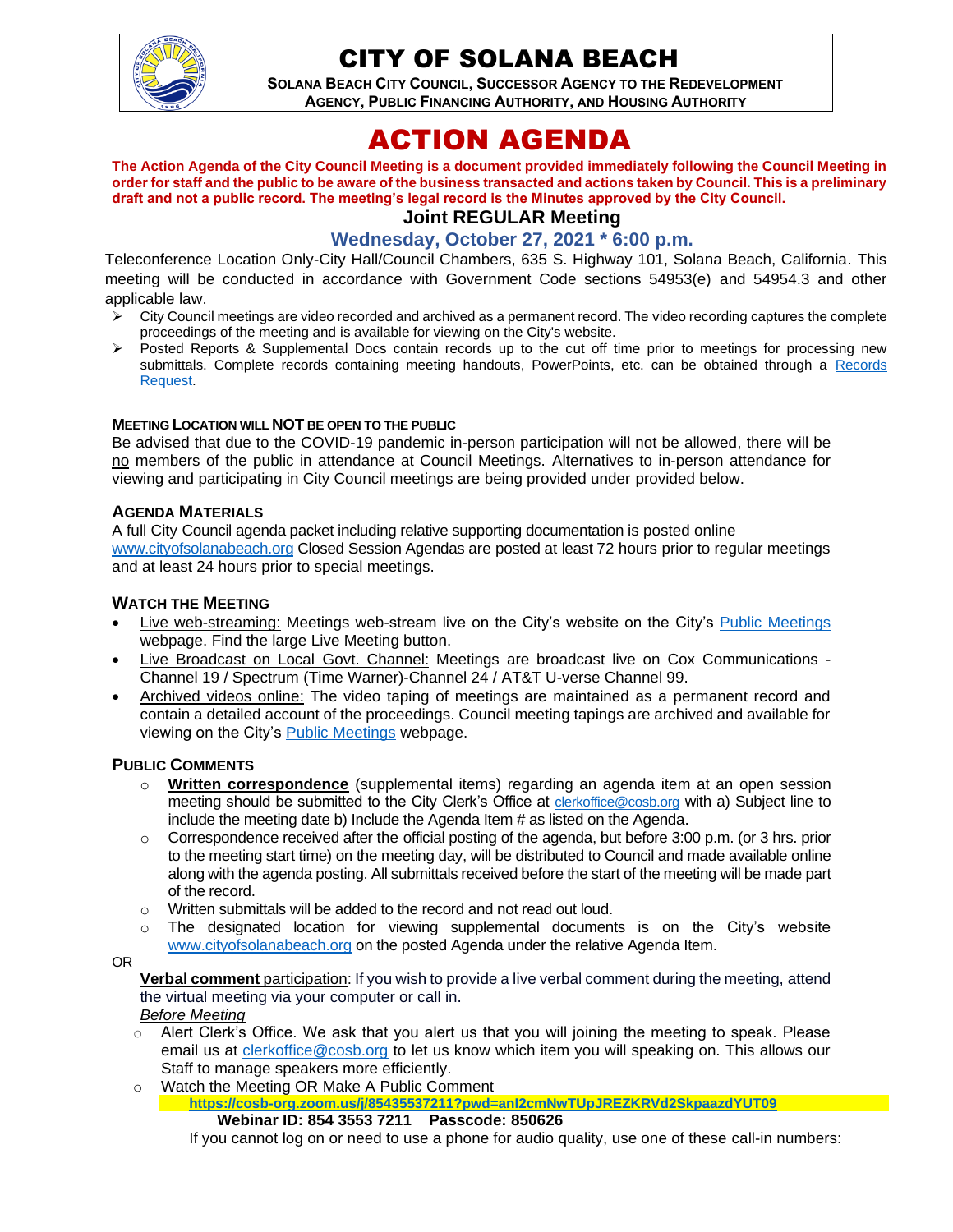#### **888 475 4499 (Toll Free) or 833 548 0276 (Toll Free)**

- Join/Log-In to the meeting at least 15 minutes prior to the start time so that the City Clerk can verify you are ready to speak before the meeting begins.
- Audio Accessibility: If your computer does not have a microphone or you have sound issues, you can call-in from a landline or cell phone and use it as your audio (phone # is provided once you log in to Zoom, see above). If you call in for better audio, mute your computer's speakers to eliminate feedback so that you do not have two audios when you are speaking.

#### *During Meeting:*

- o During each Agenda Item and Oral Communications, attendees will be asked if they would like to speak. Speakers are taken during each agenda item.
- $\circ$  Speakers will be asked to raise their hand (zoom icon under participants can be clicked or on the phone you can dial \*9) if they would like to be called on to speak during each item. We will call on you by your log in name or the last 4 digits of your phone #. When called on by the meeting organizer, we will unmute so you may provide comments for the allotted time. Allotted speaker times are listed under each [Agenda s](https://urldefense.proofpoint.com/v2/url?u=https-3A__www.ci.solana-2Dbeach.ca.us_index.asp-3FSEC-3DF0F1200D-2D21C6-2D4A88-2D8AE1-2D0BC07C1A81A7-26Type-3DB-5FBASIC&d=DwMFaQ&c=euGZstcaTDllvimEN8b7jXrwqOf-v5A_CdpgnVfiiMM&r=1XAsCUuqwK_tji2t0s1uIQ&m=C7WzXfOw2_nkEFMJClT55zZsF4tmIf_7KTn0o1WpYqI&s=3DcsWExM2_nx_xpvFtXslUjphiXd0MDCCF18y_Qy5yU&e=)ection.
- o Choose Gallery View to see the presentations, when applicable.

## **SPECIAL ASSISTANCE NEEDED** - AMERICAN DISABILITIES ACT TITLE 2

In compliance with the Americans with Disabilities Act of 1990, persons with a disability may request an agenda in appropriate alternative formats as required by Section 202. Any person with a disability who requires a modification or accommodation in order to participate in a meeting should direct such request to the City Clerk's office (858) 720-2400 [clerkoffice@cosb.org](mailto:EMAILGRP-CityClerksOfc@cosb.org) at least 72 hours prior to the meeting.

| <b>CITY COUNCILMEMBERS</b>                 |                                        |                                              |                                                   |
|--------------------------------------------|----------------------------------------|----------------------------------------------|---------------------------------------------------|
| Lesa Heebner, Mayor                        |                                        |                                              |                                                   |
| <b>Kristi Becker</b><br>Deputy Mayor       | <b>Kelly Harless</b><br>Councilmember  | David A. Zito<br>Councilmember<br>District 1 | <b>Jewel Edson</b><br>Councilmember<br>District 3 |
| <b>Gregory Wade</b><br><b>City Manager</b> | Johanna Canlas<br><b>City Attorney</b> |                                              | Angela Ivey<br><b>City Clerk</b>                  |

#### **SPEAKERS:**

See Public Participation on the first page of the Agenda for publication participation options.

#### **READING OF ORDINANCES AND RESOLUTIONS:**

Pursuant to [Solana Beach Municipal Code](https://www.codepublishing.com/CA/SolanaBeach/) Section 2.04.460, at the time of introduction or adoption of an ordinance or adoption of a resolution, the same shall not be read in full unless after the reading of the title, further reading is requested by a member of the Council. If any Councilmember so requests, the ordinance or resolution shall be read in full. In the absence of such a request, this section shall constitute a waiver by the council of such reading.

# **CALL TO ORDER AND ROLL CALL:**

# **CLOSED SESSION REPORT:**

# **FLAG SALUTE:**

## **PROCLAMATIONS/CERTIFICATES:** *Ceremonial*

• Honoring Hispanic and Latino Heritage Month

# **APPROVAL OF AGENDA: COUNCIL ACTION: Approved 5/0**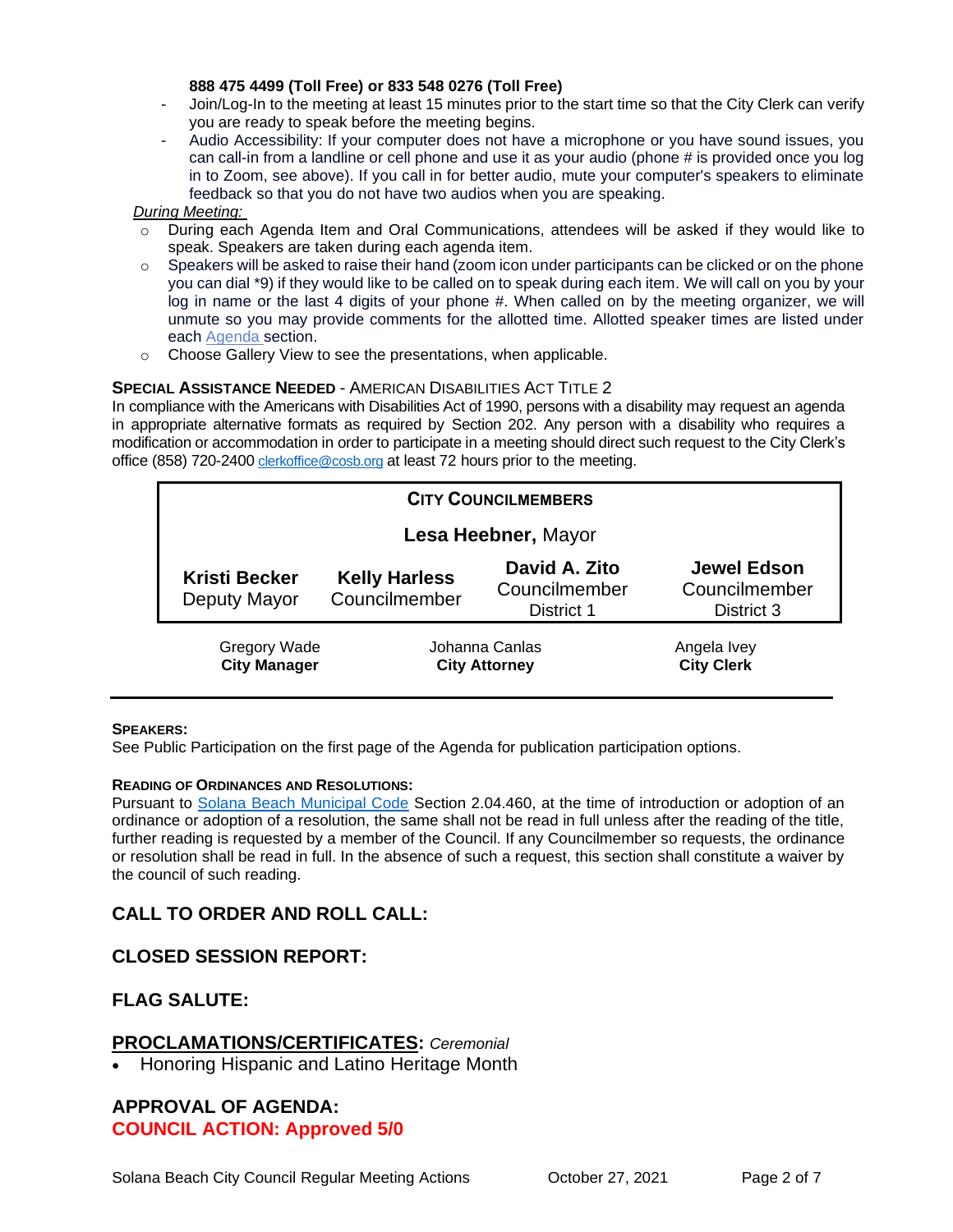# **ORAL COMMUNICATIONS:**

*Note to Public: Refer to Public Participation for information on how to submit public comment.*  This portion of the agenda provides an opportunity for members of the public to address the City Council on items relating to City business and not appearing on today's agenda by having submitted written comments for the record to be filed with the record or by registering to join the virtual meeting online to speak live, per the Public Participation instructions on the Agenda. Comments relating to items on this evening's agenda are taken at the time the items are heard. Pursuant to the Brown Act, no action shall be taken by the City Council on public comment items. Council may refer items to the City Manager for placement on a future agenda. The maximum time allotted for each speaker is THREE MINUTES (SBMC 2.04.190).

# **COUNCIL COMMUNITY ANNOUNCEMENTS / COMMENTARY:**

*An opportunity for City Council to make brief announcements or report on their activities. These items are not agendized for official City business with no action or substantive discussion.* 

# **A. CONSENT CALENDAR:** (Action Items) (A.1. - A.4.)

*Note to Public: Refer to Public Participation for information on how to submit public comment.*  Items listed on the Consent Calendar are to be acted in a single action of the City Council unless pulled for discussion.

Any member of the public may address the City Council on an item of concern by submitting written correspondence for the record to be filed with the record or by registering to join the virtual meeting online to speak live, per the Public Participation instructions on the Agenda. The maximum time allotted for each speaker is THREE MINUTES (SBMC 2.04.190).

Those items removed from the Consent Calendar by a member of the Council will be trailed to the end of the agenda, while Consent Calendar items removed by the public will be discussed immediately after approval of the Consent Calendar.

# **A.1. Minutes of the City Council.**

Recommendation: That the City Council

1. Approve the Minutes of the September 8, 2021 Council Meeting.

Approved Minutes [http://www.ci.solana-beach.ca.us/index.asp?SEC=F0F1200D-21C6-4A88-8AE1-0BC07C1A81A7&Type=B\\_BASIC](http://www.ci.solana-beach.ca.us/index.asp?SEC=F0F1200D-21C6-4A88-8AE1-0BC07C1A81A7&Type=B_BASIC) **COUNCIL ACTION: Approved 5/0**

## **A.2. Register Of Demands.** (File 0300-30)

Recommendation: That the City Council

1. Ratify the list of demands for September 25, 2021 – October 08, 2021.

# **COUNCIL ACTION: Approved 5/0**

## **A.3. General Fund Budget Adjustments for Fiscal Year 2021/2022.** (File 0330-30)

Recommendation: That the City Council

1. Receive the report listing changes made to the Fiscal Year 2021/2022 General Fund Adopted Budget.

# **COUNCIL ACTION: Approved 5/0**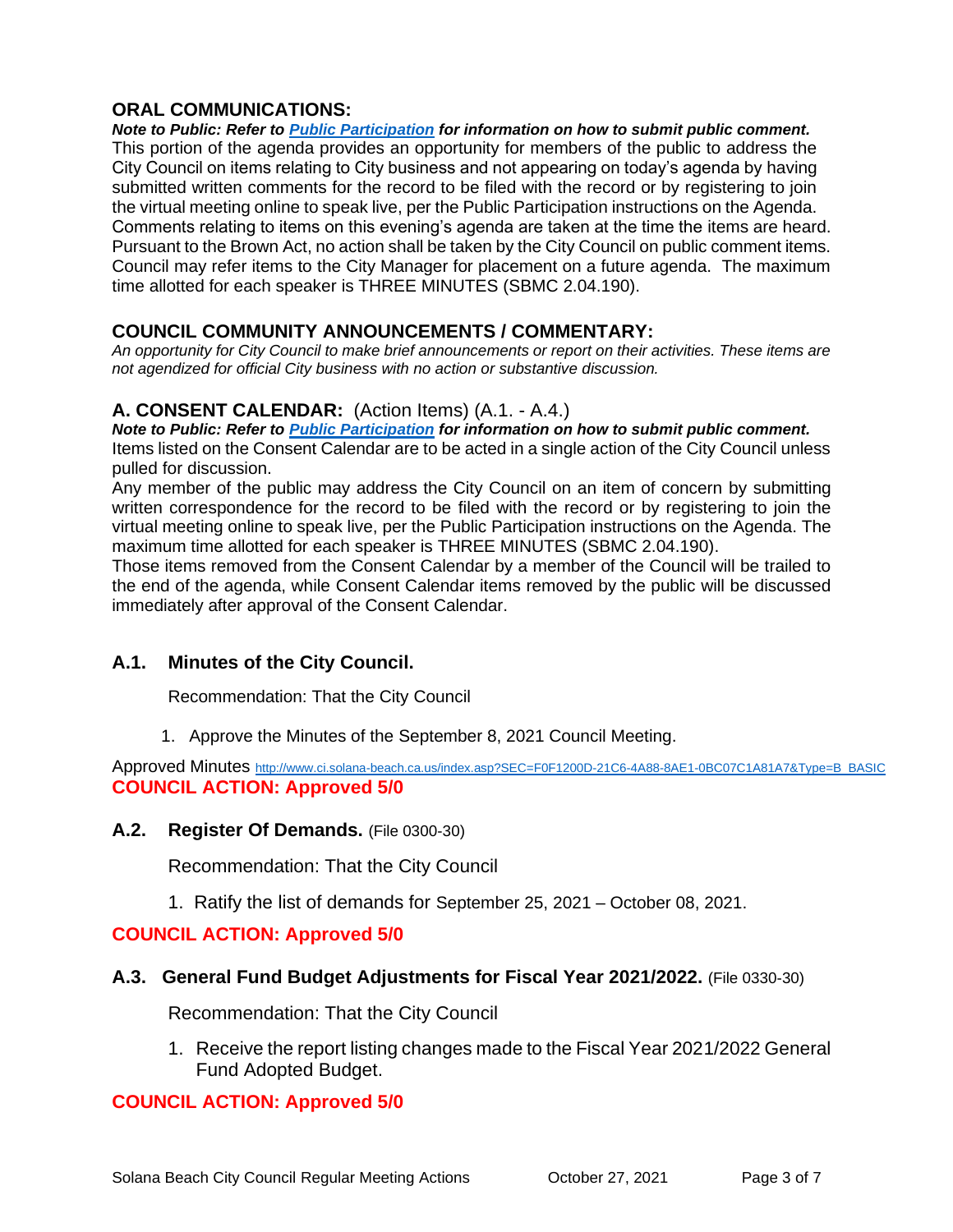# **A.4. Destruction of Obsolete Records.** (File 170-50)

Recommendation: That the City Council

1. Adopt **Resolution 2021-122** authorizing the destruction of officially obsolete records.

## [Item A.4. Report \(click here\)](https://solanabeach.govoffice3.com/vertical/Sites/%7B840804C2-F869-4904-9AE3-720581350CE7%7D/uploads/Item_A.4._Report_(click_here)_-_10-27-21_O.pdf)

*Posted Reports & Supplemental Docs contain records up to the cut off time, prior to the start of the meeting, for processing new submittals. The final official record containing handouts, PowerPoints, etc. can be obtained through a Records Request to the City Clerk's Office.*

**COUNCIL ACTION: Approved 5/0**

# **C. STAFF REPORTS: (C.1. – C.4.)**

*Note to Public: Refer to Public Participation for information on how to submit public comment.*  Any member of the public may address the City Council on an item of concern by submitting written correspondence for the record to be filed with the record or by registering to join the virtual meeting online to speak live, per the Public Participation instructions on the Agenda. The maximum time allotted for each speaker is THREE MINUTES (SBMC 2.04.190).

# **C.1. Lomas Santa Fe Corridor Improvement Project – Phase III Update.**

(File 0820-15)

Recommendation: That the City Council

1. Receive the final report and provide input and comments on the Lomas Santa Fe Corridor Improvement Project.

## [Item C.1. Report \(click here\)](https://solanabeach.govoffice3.com/vertical/Sites/%7B840804C2-F869-4904-9AE3-720581350CE7%7D/uploads/Item_C.1._Report_(click_here)_-_10-27-21_O.pdf)

*Posted Reports & Supplemental Docs contain records up to the cut off time, prior to the start of the meeting, for processing new submittals. The final official record containing handouts, PowerPoints, etc. can be obtained through a Records Request to the City Clerk's Office.*

#### **Discussion**

# **C.2. Oppose New Offshore Oil and Gas Drilling and Support the American Coasts and Oceans Protection Act (HR 3053).** (File 0480-60)

Recommendation: That the City Council

1. Adopt **Resolution 2021-123** to oppose new offshore oil and gas drilling and to express support of the American Coasts and Oceans Protection Act (HR 3053).

[Item C.2. Report](https://solanabeach.govoffice3.com/vertical/Sites/%7B840804C2-F869-4904-9AE3-720581350CE7%7D/uploads/Item_C.2._Report_(click_here)_-_10-27-21_O.pdf) (click here)

*Posted Reports & Supplemental Docs contain records up to the cut off time, prior to the start of the meeting, for processing new submittals. The final official record containing handouts, PowerPoints, etc. can be obtained through a Records Request to the City Clerk's Office.*

**COUNCIL ACTION: Approved 5/0**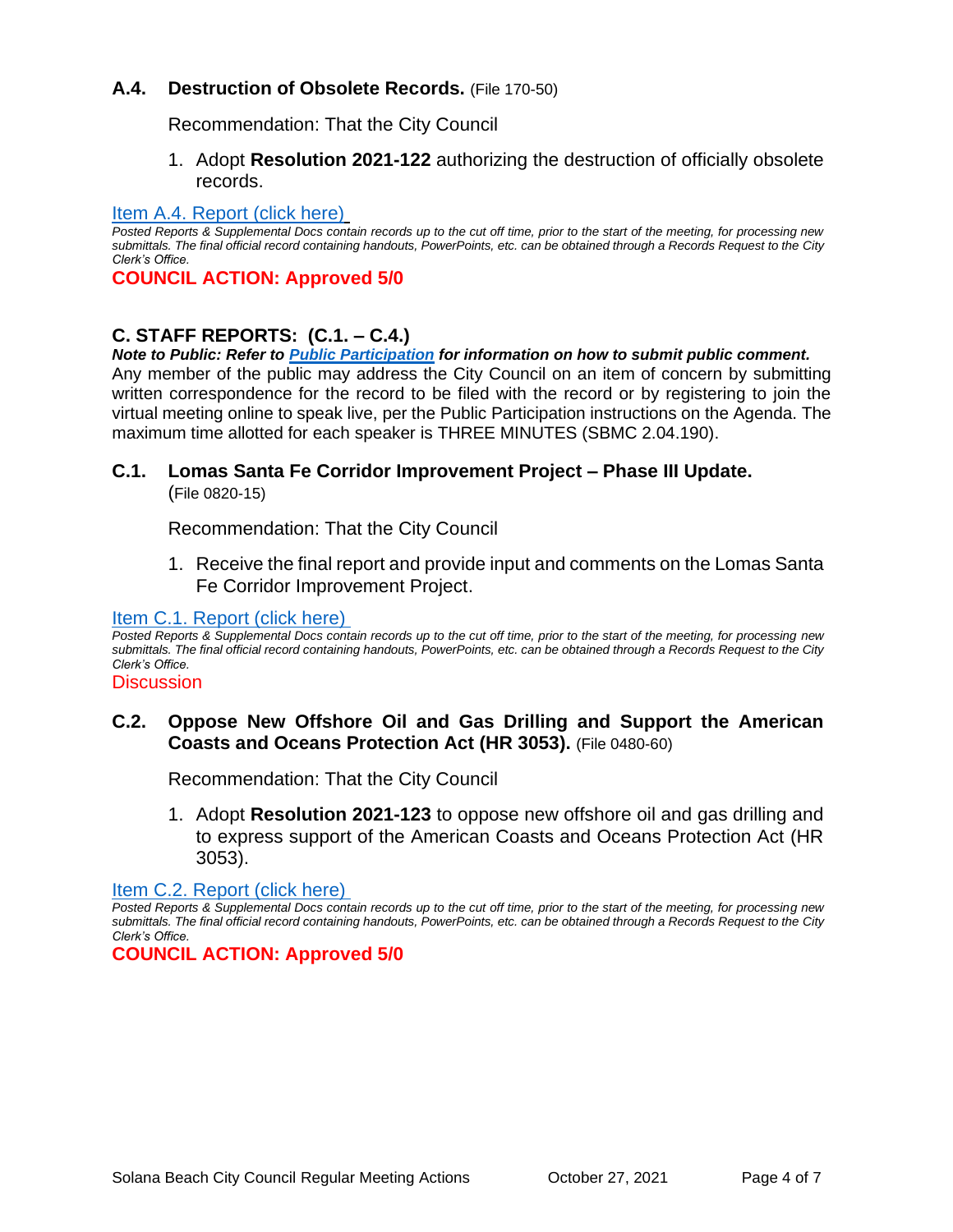# **C.3. General Fund Update (Unaudited) for Fiscal Year (FY) 2020/21.** (File 0330-80)

Recommendation: That the City Council

- 1. Accept and file the General Fund Update for Fiscal Year 2020/21.
- 2. Provide direction to Staff regarding whether to use an amount of the projected General Fund surplus to fund the PARS Irrevocable Trust for Pensions as part of a budget appropriation to the General Fund Unreserved Fund Balance, and other funds as determined by the Finance Department, in Fiscal Year 2021/22.
- 3. Approve **Resolution 2021-124** revising appropriations in the Fiscal Year 2020/21 and Fiscal Year 2021/22 budgets.

## [Item C.3. Report \(click here\)](https://solanabeach.govoffice3.com/vertical/Sites/%7B840804C2-F869-4904-9AE3-720581350CE7%7D/uploads/Item_C.3._Report_(click_here)_-_10-27-21_O.pdf)

*Posted Reports & Supplemental Docs contain records up to the cut off time, prior to the start of the meeting, for processing new submittals. The final official record containing handouts, PowerPoints, etc. can be obtained through a Records Request to the City Clerk's Office.*

**COUNCIL ACTION: Approved 5/0 and allocating \$455,000 to PARS.** 

**C.4. Introduce (1st Reading) Ordinances Nos. 519 and 520 – Amending Sections 6.36.010, 6.36.040, 17.56.020 and 17.56.080 of the Solana Beach Municipal Code to Comply with State Mandated Organic Waste Disposal Requirements.** (File 1030-50)

Recommendation: That the City Council

1. Introduce (1st readings) **Ordinance 519** and **Ordinance 520** amending Sections 6.36.010, 6.36.040, 17.56.020 and 17.56.080 to the Solana Beach Municipal Code to address State organics recycling mandates.

[Item C.4. Report \(click here\)](https://solanabeach.govoffice3.com/vertical/Sites/%7B840804C2-F869-4904-9AE3-720581350CE7%7D/uploads/Item_C.4._Report_(click_here)_-_10-27-21_O.pdf) 

*Posted Reports & Supplemental Docs contain records up to the cut off time, prior to the start of the meeting, for processing new submittals. The final official record containing handouts, PowerPoints, etc. can be obtained through a Records Request to the City Clerk's Office.*

**COUNCIL ACTION: Approved 5/0**

## **WORK PLAN COMMENTS:**

*Adopted June 23, 2021*

## **COMPENSATION & REIMBURSEMENT DISCLOSURE:**

GC: Article 2.3. Compensation: 53232.3. (a) Reimbursable expenses shall include, but not be limited to, meals, lodging, and travel. 53232.3 (d) Members of a legislative body shall provide brief reports on meetings attended at the expense of the local agency "*City*" at the next regular meeting of the legislative body.

## **COUNCIL COMMITTEE REPORTS:** [Council Committees](https://www.ci.solana-beach.ca.us/index.asp?SEC=584E1192-3850-46EA-B977-088AC3E81E0D&Type=B_BASIC)

**REGIONAL COMMITTEES: (outside agencies, appointed by this Council)**

- a. City Selection Committee (meets twice a year) Primary-Heebner, Alternate-Edson
- b. Clean Energy Alliance (CEA) JPA: Primary-Becker, Alternate-Zito
- c. County Service Area 17: Primary- Harless, Alternate-Edson
- d. Escondido Creek Watershed Authority: Becker /Staff (no alternate).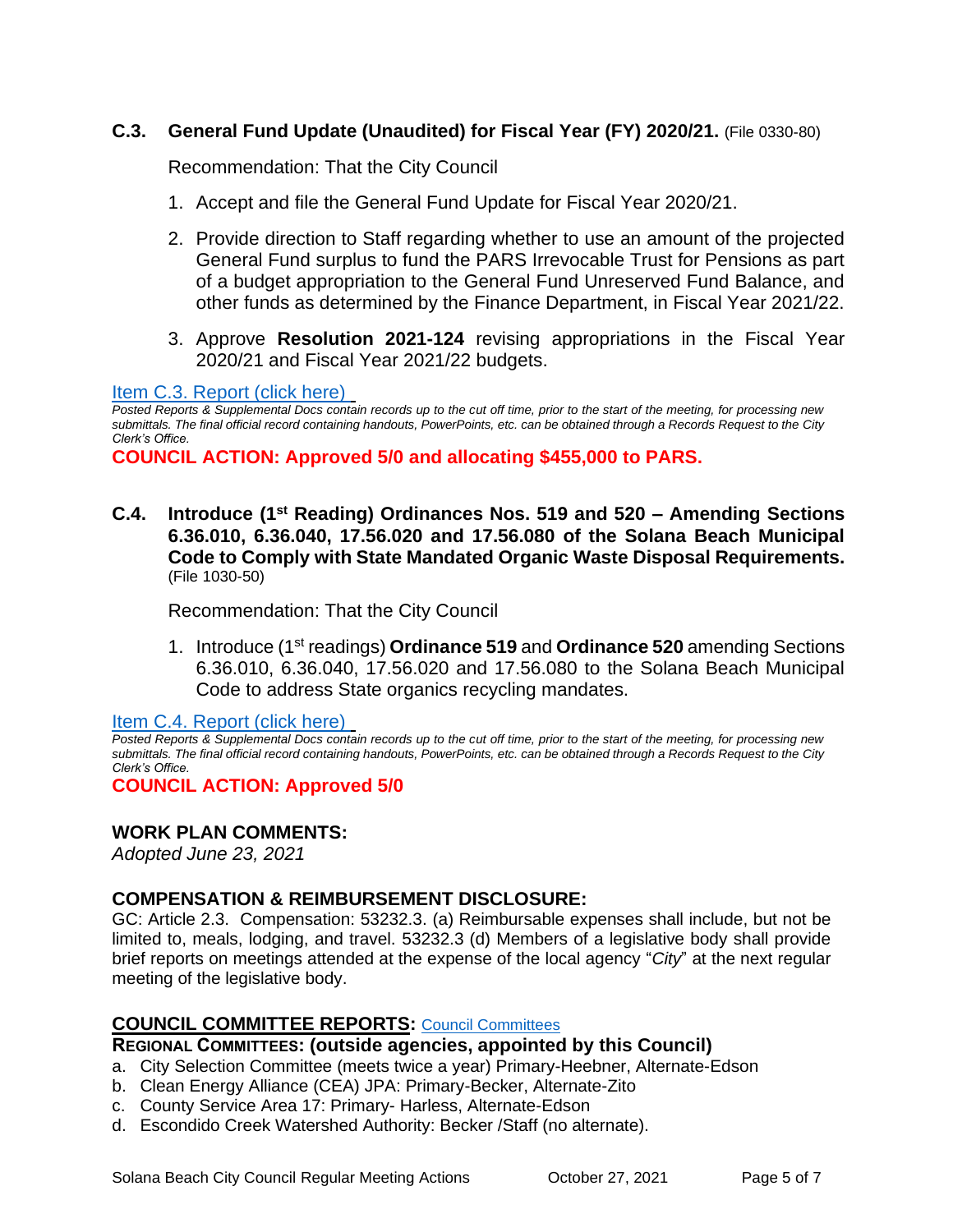- e. League of Ca. Cities' San Diego County Executive Committee: Primary-Becker, Alternate-Harless. Subcommittees determined by its members.
- f. League of Ca. Cities' Local Legislative Committee: Primary-Harless, Alternate-Becker
- g. League of Ca. Cities' Coastal Cities Issues Group (CCIG): Primary-Becker, Alternate-**Harless**
- h. North County Dispatch JPA: Primary-Harless, Alternate-Becker
- i. North County Transit District: Primary-Edson, Alternate-Harless
- j. Regional Solid Waste Association (RSWA): Primary-Harless, Alternate-Zito
- k. SANDAG: Primary-Heebner, 1<sup>st</sup> Alternate-Zito, 2<sup>nd</sup> Alternate-Edson. Subcommittees determined by its members.
- l. SANDAG Shoreline Preservation Committee: Primary-Becker, Alternate-Zito
- m. San Dieguito River Valley JPA: Primary-Harless, Alternate-Becker
- n. San Elijo JPA: Primary-Zito, Primary-Becker, Alternate-City Manager
- o. 22<sup>nd</sup> Agricultural District Association Community Relations Committee: Primary-Edson, Primary-Heebner

## **STANDING COMMITTEES: (All Primary Members)** *(Permanent Committees)*

- a. Business Liaison Committee Zito, Edson.
- b. Fire Dept. Management Governance & Organizational Evaluation Harless, Edson
- c. Highway 101 / Cedros Ave. Development Committee Edson, Heebner
- d. Parks and Recreation Committee Zito, Harless
- e. Public Arts Committee Edson, Heebner
- f. School Relations Committee Becker, Harless
- g. Solana Beach-Del Mar Relations Committee Heebner, Edson

## **CITIZEN COMMISSION(S)**

a. Climate Action Commission: Primary-Zito, Alternate-Becker

# **ADJOURN:**

## *Next Regularly Scheduled Meeting is November 10, 2021*

*Always refer the City's website Event Calendar for Special Meetings or an updated schedule. Or Contact City Hall 858-720-2400*

*[www.cityofsolanabeach.org](http://www.cityofsolanabeach.org/)* 

#### **AFFIDAVIT OF POSTING**

*STATE OF CALIFORNIA COUNTY OF SAN DIEGO CITY OF SOLANA BEACH*

§

I, Angela Ivey, City Clerk of the City of Solana Beach, do hereby certify that this Agenda for the October 27, 2021 Council Meeting was called by City Council, Successor Agency to the Redevelopment Agency, Public Financing Authority, and the Housing Authority of the City of Solana Beach, California, was provided and posted on October 20, 2021 at 4:45 p.m. on the City Bulletin Board at the entrance to the City Council Chambers. Said meeting is held at 6:00 p.m., October 27, 2021, in the Council Chambers, at City Hall, 635 S. Highway 101, Solana Beach, California.

Angela Ivey, City Clerk \* City of Solana Beach, CA

# **CITIZEN CITY COMMISSION AND COMMITTEE MEETINGS:**

*Regularly Scheduled, or Special Meetings that have been announced, are posted on each Citizen Commission's Agenda webpage. See the [Citizen Commission's Agenda webpages o](https://www.ci.solana-beach.ca.us/index.asp?SEC=3302C065-5C8A-43D2-88C2-F03C61D1DA2A&Type=B_BASIC)r the City's Events [Calendar](https://www.ci.solana-beach.ca.us/index.asp?SEC=FA26EC83-8D1C-4941-A3B2-20CA81EDCDDE&Type=B_EV) for updates.* 

## o **Budget & Finance Commission**